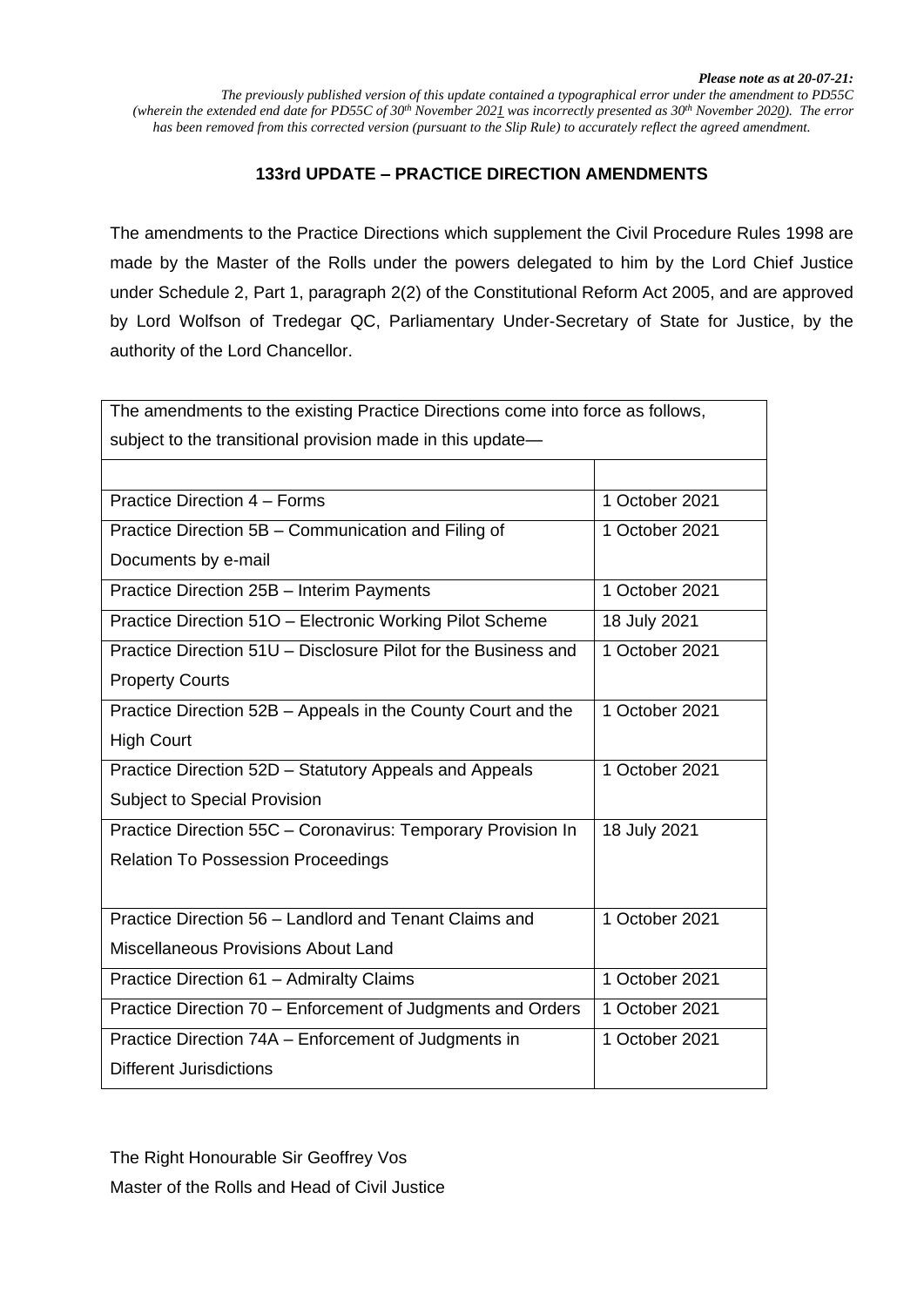Signed by authority of the Lord Chancellor: Lord Wolfson of Tredegar QC Parliamentary Under-Secretary of State for Justice Ministry of Justice Date: 16<sup>th</sup> July 2021

## **PRACTICE DIRECTION 4 – FORMS**

1) In Annex A, in the section headed "ENFORCEMENT", in the list of forms headed "Orders to obtain information", after the entry for Form N40B(CC) insert—

"Form N79A Suspended committal order for disobedience (order to attend court for questioning)".

### **PRACTICE DIRECTION 5B – COMMUNICATION AND FILING OF DOCUMENTS BY E-MAIL**

- 1) In paragraph 2.3(a), for paragraphs (i) and (ii) substitute—
	- "(i) both—

(aa) provide a Fee Account number which the party has authority to charge for the applicable fee; and (bb) authorise the court to charge the applicable fee to that Account; or

(ii) outline the preferred method of payment (credit or debit card) and provide the court with a contact number to take payment over the telephone.".

- 2) In paragraph 2.4, for sub-paragraphs (a) and (b) substitute—
	- "(a) the sender has not complied with paragraph 2.2;
	- (b) a fee is payable pursuant to paragraph 2.3(a) and—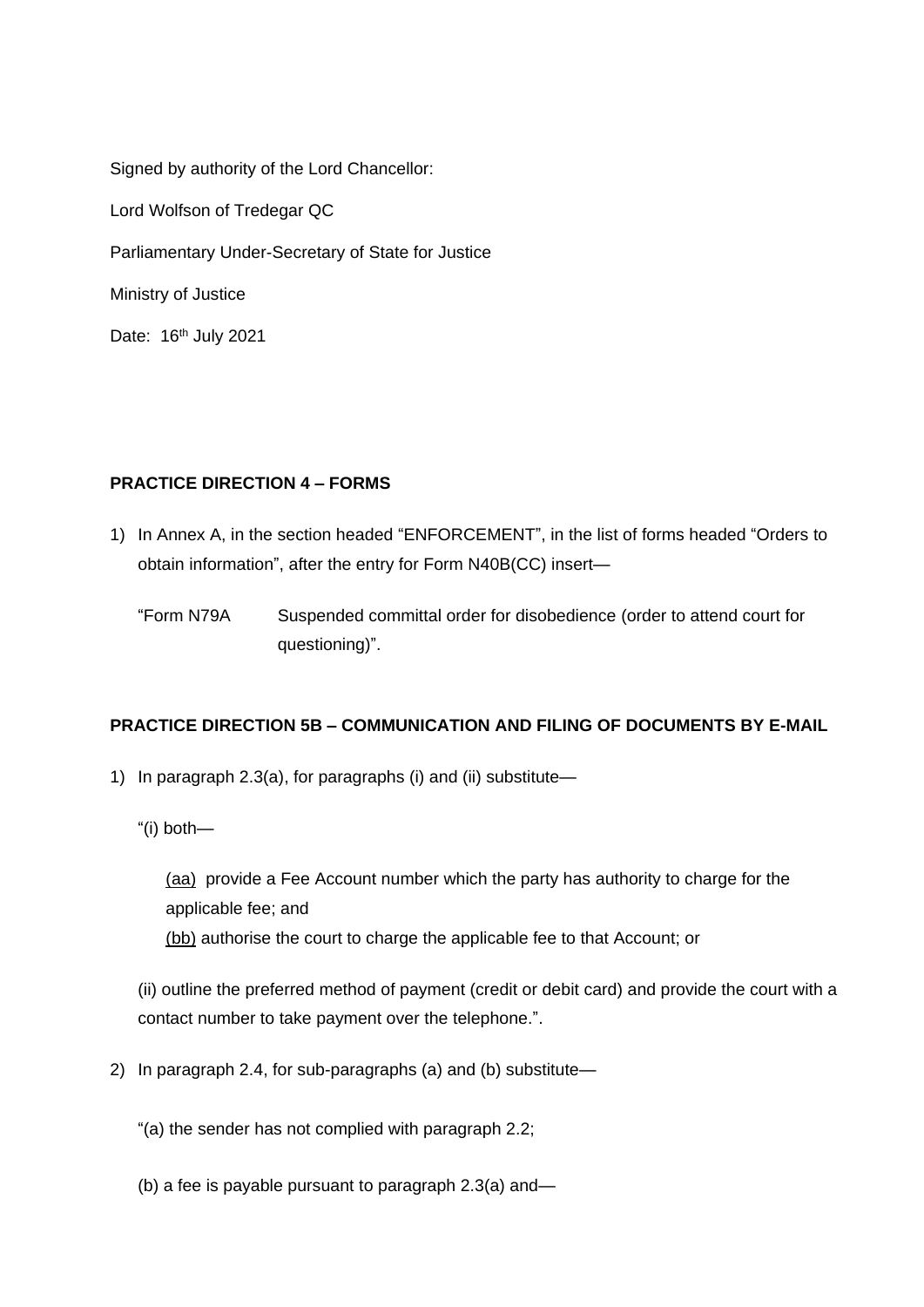(i) the sender has not complied with paragraph 2.3(a); or

(ii) the sender has complied with paragraph 2.3(a) but the court has not been able to charge or take the fee; or

(c) the sender has not complied with paragraph 2.3(b) to (d)."

### **PRACTICE DIRECTION 25B – INTERIM PAYMENTS**

- 1) In paragraph 4.1
	- a) in sub-paragraph (3), for "36.15(1)(c)" substitute "36.22(1)(c)";
	- b) in the full-out words after sub-paragraph (3), for "36.15(1)(e)" substitute "36.22(1)(e)".
- 2) In paragraph 4.3, for "36.15(1)(d)" substitute "36.22(1)(d)"

### **PRACTICE DIRECTION 51O – ELECTRONIC WORKING PILOT SCHEME**

- 1) In paragraph  $1.1(1)(b)$ 
	- a) at the end of sub-paragraph (iii), omit "and";
	- b) at the end of sub-paragraph (iv), omit "and"; and
	- c) after sub-paragraph (iv) insert—

"(v) the District Registries of the Queen's Bench Division situated in Birmingham, Bristol, Leeds, Liverpool, Manchester, Newcastle and Cardiff ("QB DRs"); and

(vi) the Court of Appeal (Civil Division).".

- 2) In paragraph  $1.1(1)(c)$ 
	- a) at the end of sub-paragraph (iii), omit "and";
	- b) at the end of sub-paragraph (iv), for the full stop substitute a semi-colon; and
	- c) after sub-paragraph (iv) insert—

"(v) in the QB DRs, to proceedings commenced after 19 July 2021 and will not apply to existing proceedings unless otherwise ordered by the court; and

(vi) to existing proceedings and proceedings started on or after 22 November 2021in the Court of Appeal (Civil Division)."

3) In paragraph 1.1(2), omit the hyperlink at the end.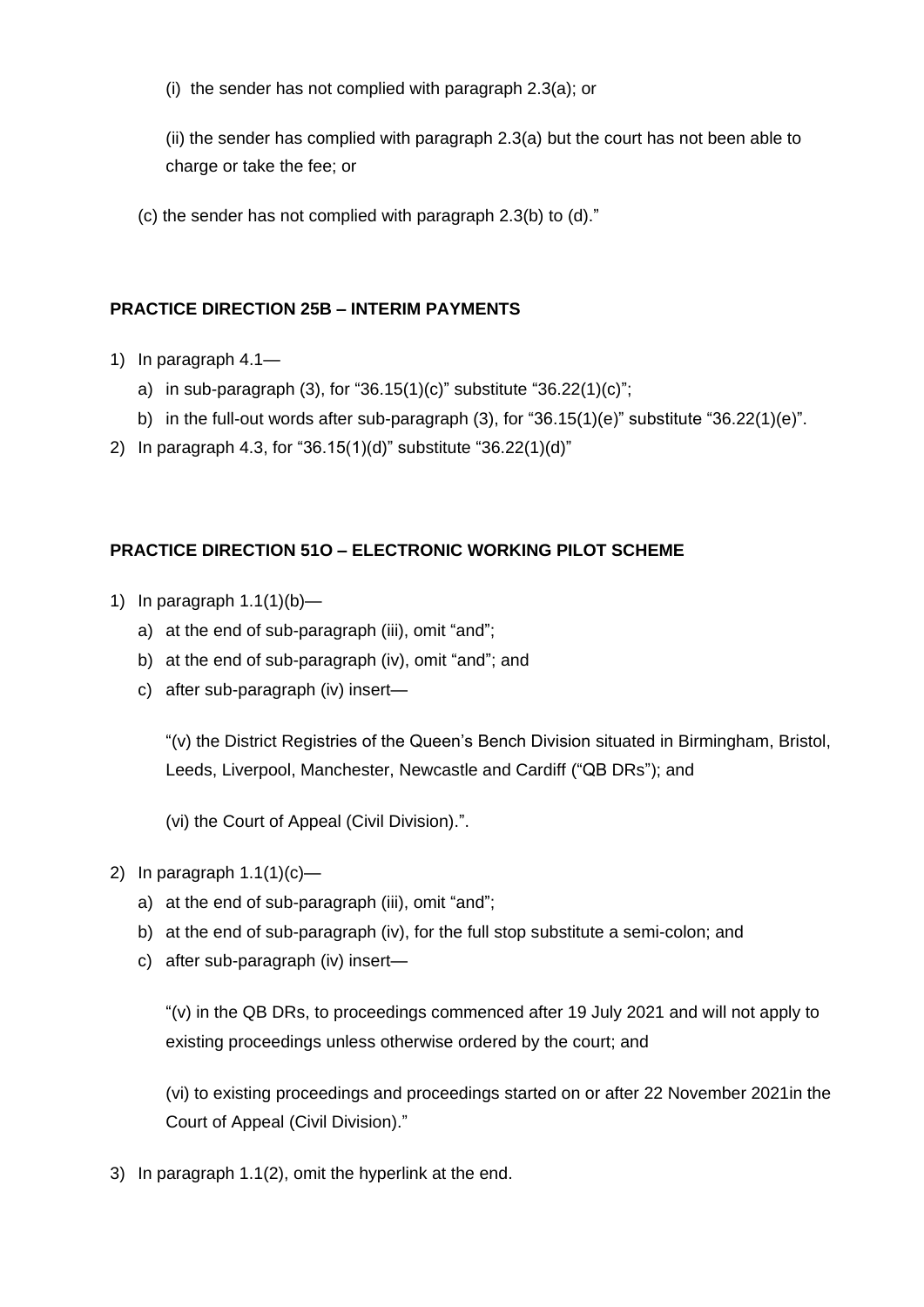- 4) In paragraph 1.2(2), in the list of provisions of the CPR
	- a) at the start of the list insert ""Part 8 (alternative procedure for claims); and
	- b) after the entry for Part 49, insert ""Part 52 (Appeals)".
- 5) In paragraph 1.2(4), for "will also need to" substitute "should also (as appropriate".
- 6) In paragraph 1.2(5), after Practice Direction 5B," insert "or Practice Direction 52C,".
- 7) For paragraphs 2.2 to 2.2E substitute—

"**2.2** Electronic Working applies to and may be used to start and/or continue (subject to the provisions in paragraph 1.1(1)(c)) CPR Part 7, Part 8 and Part 20 claims, pre-action applications including applications under rule 31.16, insolvency proceedings, and arbitration claims in the Rolls Building Jurisdictions, the B&PCs District Registries, the Central Office of the Queen's Bench Division, QB DRs and detailed assessment proceedings and Part 8 claims in the Costs Office and applications for permission to appeal and appeals in the Court of Appeal (Civil Division).

**2.2A** In the Rolls Building Jurisdictions from 1 October 2017—

(a) for a party who is legally represented, Electronic Working must be used by that party to start and/or continue any relevant claims or applications; and

(b) for a party who is not legally represented, Electronic Working may be used by that party to start and/or continue any relevant claims or applications.

**2.2B** In the Central Office of the Queen's Bench Division—

(a) from 1 January 2019, for a party who is legally represented, as well as for a party who is not legally represented, Electronic Working may be used by that party to start and/or continue any relevant claims or applications; and

(b) from 1 July 2019, for a party who is legally represented, Electronic Working must be used by that party to start and/or continue any relevant claims or applications.

**2.2C** In the B&PCs District Registries from 25 February 2019, for a party who is legally represented, as well as for a party who is not legally represented, Electronic Working may be used by that party to start and/or continue any relevant claims or applications.

**2.2D** In the B&PCs District Registries from 30 April 2019, for a party who is legally represented, Electronic Working must be used by that party to start and/or continue any relevant claims or applications.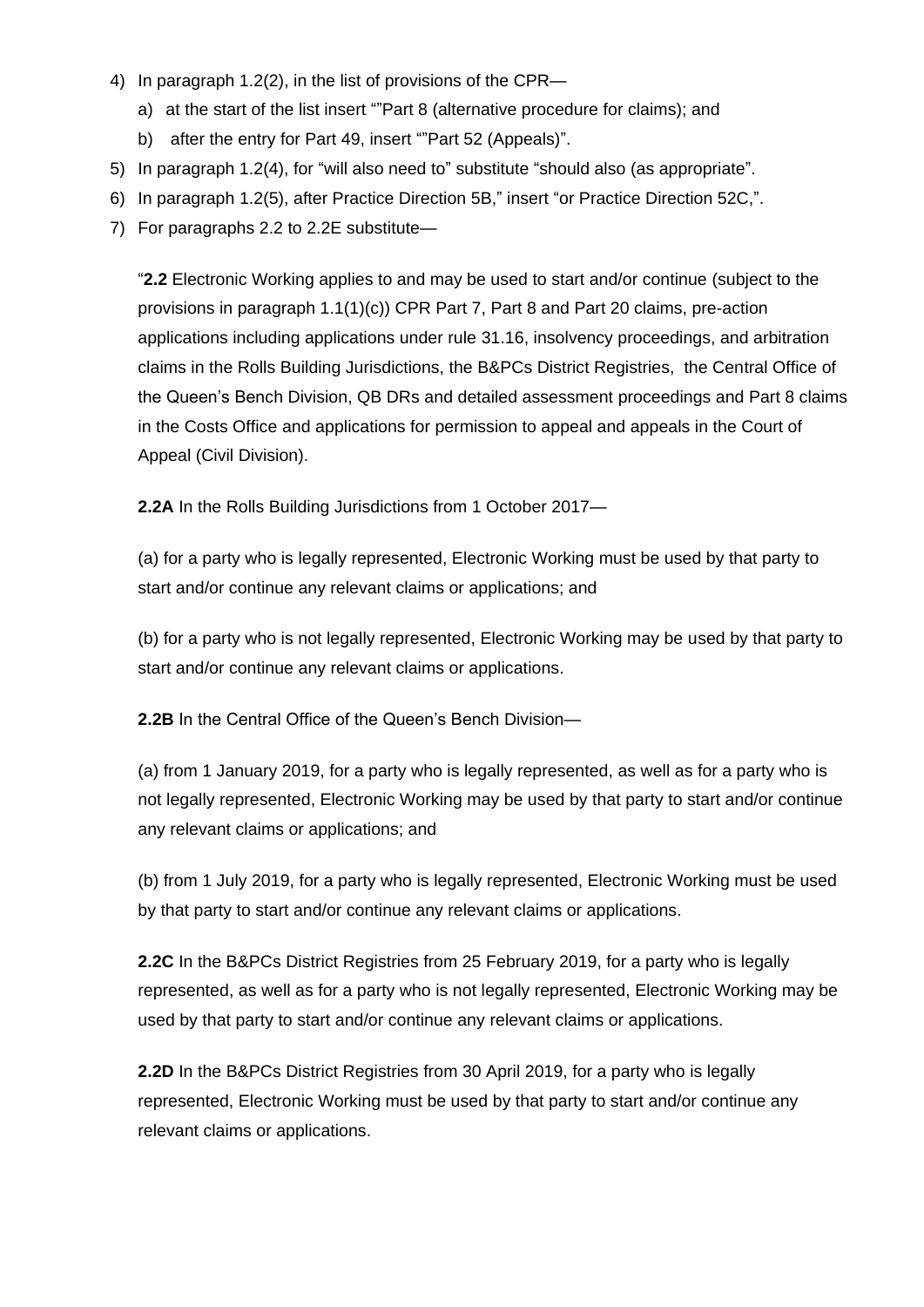**2.2E** In the Costs Office from 7 October 2019, for a party who is legally represented, as well as for a party who is not legally represented, Electronic Working may be used by that party to start and/or continue any relevant claims, detailed assessment proceedings or applications.

**2.2F** In the Costs Office from 20 January 2020, for a party who is legally represented, Electronic Working must be used by that party to start and/or continue any relevant claims, detailed assessment proceedings or applications.

**2.2G** In the QB DRs from 19 July 2021, for a party who is legally represented, as well as for a party who is not legally represented, Electronic Working may be used by that party to start and/or continue any relevant claims or applications.

**2.2H** In the QB DRs from 18 October 2021 for a party who is legally represented, Electronic Working must be used by that party to start and/or continue any relevant claims or applications.

**2.2I** In the Court of Appeal (Civil Division) from 22 November 2021, for a party who is legally represented, as well as for a party who is not legally represented, Electronic Working may be used by that party to start and/or continue any appeals or applications.

**2.2J** In the Court of Appeal (Civil Division) from 17 January 2022, for a party who is legally represented, Electronic Working must be used by that party to start and/or continue any relevant appeals or applications."

- 8) In paragraph 2.4
	- a) after Queen's Bench Division" insert ", QB DRs"; and
	- b) after "Costs Office" insert ", and the Court of Appeal (Civil Division)".
- 9) In paragraph 3.4(2), for "Master or Registrar" substitute "Master, Registrar, District Judge or court officer authorised to exercise the jurisdiction of the Court of Appeal (as defined in rule 52.24)".
- 10) In paragraph 5.4(6), after "claim form" insert ", appeal notice,".
- 11) In paragraph 5.5, for "or the Costs Office" substitute "QB DRs, the Costs Office, or the Court of Appeal (Civil Division)".
- 12) In paragraph 7.1, after "claim form" in both places where it appears, insert ", appeal notice".
- 13) In paragraph 8.1, after "claim form" insert ", appeal notice".
- 14) In paragraph 8.2, for "or the Costs Office" substitute "QB DRs, the Costs Office, or the Court of Appeal (Civil Division)".
- 15) In paragraph 9.3, for "or the Costs Office" substitute "QB DRs, the Costs Office, or the Court of Appeal (Civil Division)".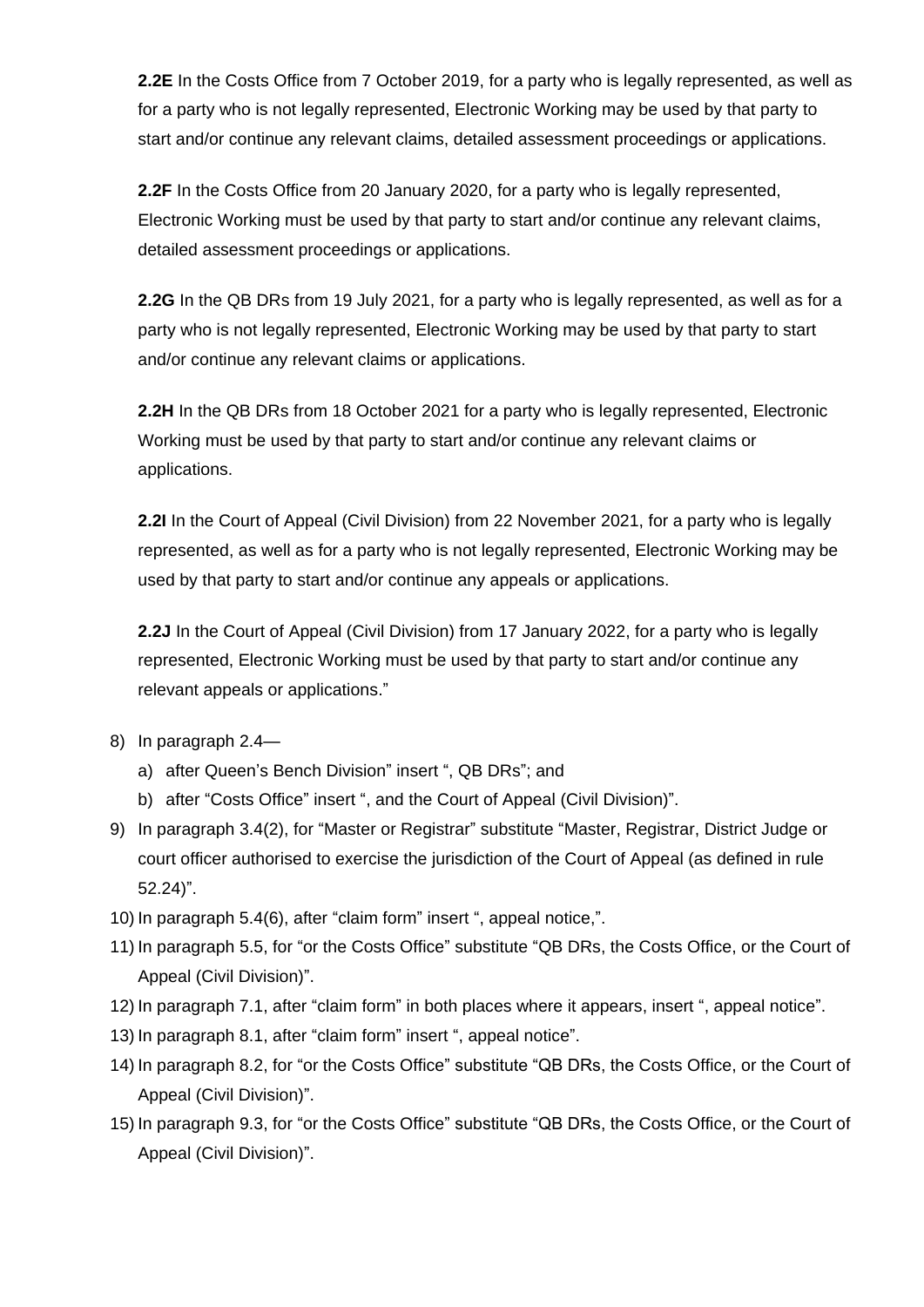- 16) In paragraph 10.2(a), for "unless ordered otherwise" substitute "unless otherwise stated either by order or in a practice direction".
- 17) At the beginning of paragraph 10.3(b), insert "either (i) comply with the formatting requirements of any rule, practice direction, order of the court or relevant Court guide; or (ii) where no relevant requirements within (i) apply,"
- 18) For paragraph 10.4 substitute—
- 19) "**10.4** Where the application bundle is also provided in paper format that must be indexed and paginated so as to correspond exactly to the electronic version of the bundle.".
- 20) After paragraph 13.4 insert—

### **"Bundles in the Court of Appeal (Civil Division)**

**14.1** A bundle in support of an application for permission to appeal may be filed using Electronic Working providing the bundle complies with the requirements at paragraph 10.3.

**14.2** If a bundle in support of an application for permission to appeal is filed in paper format the court may order an electronic version also to be filed.

**14.3** Bundles for appeal hearings must be filed with the court in paper format.

**14.4** An electronic version of the appeal bundle must also be filed if the court so orders, in which case it must comply with the requirements of paragraph 10.3 and the paper copy must comply with paragraph 10.4.

**14.5** The court will retain any electronic copy bundles for a period of 2 (two) months after judgment has been delivered, after which they may be deleted.

**14.6** The time in paragraph 14.5 may be extended by order of the court at the request of a party or on the court's own initiative."

21) The following are renumbered—

- a) Paragraphs 14.1 to 14,4 are renumbered as paragraphs 15.1 to 15.4;
- b) Paragraphs 15.1 and 15.2 are renumbered as paragraphs 16.1 and 16.2;
- c) Paragraph16 is renumbered as paragraph 17; and
- d) Paragraph 17 is renumbered as paragraph 18.

# **PRACTICE DIRECTION 51U – DISCLOSURE PILOT FOR THE BUSINESS AND PROPERTY COURTS**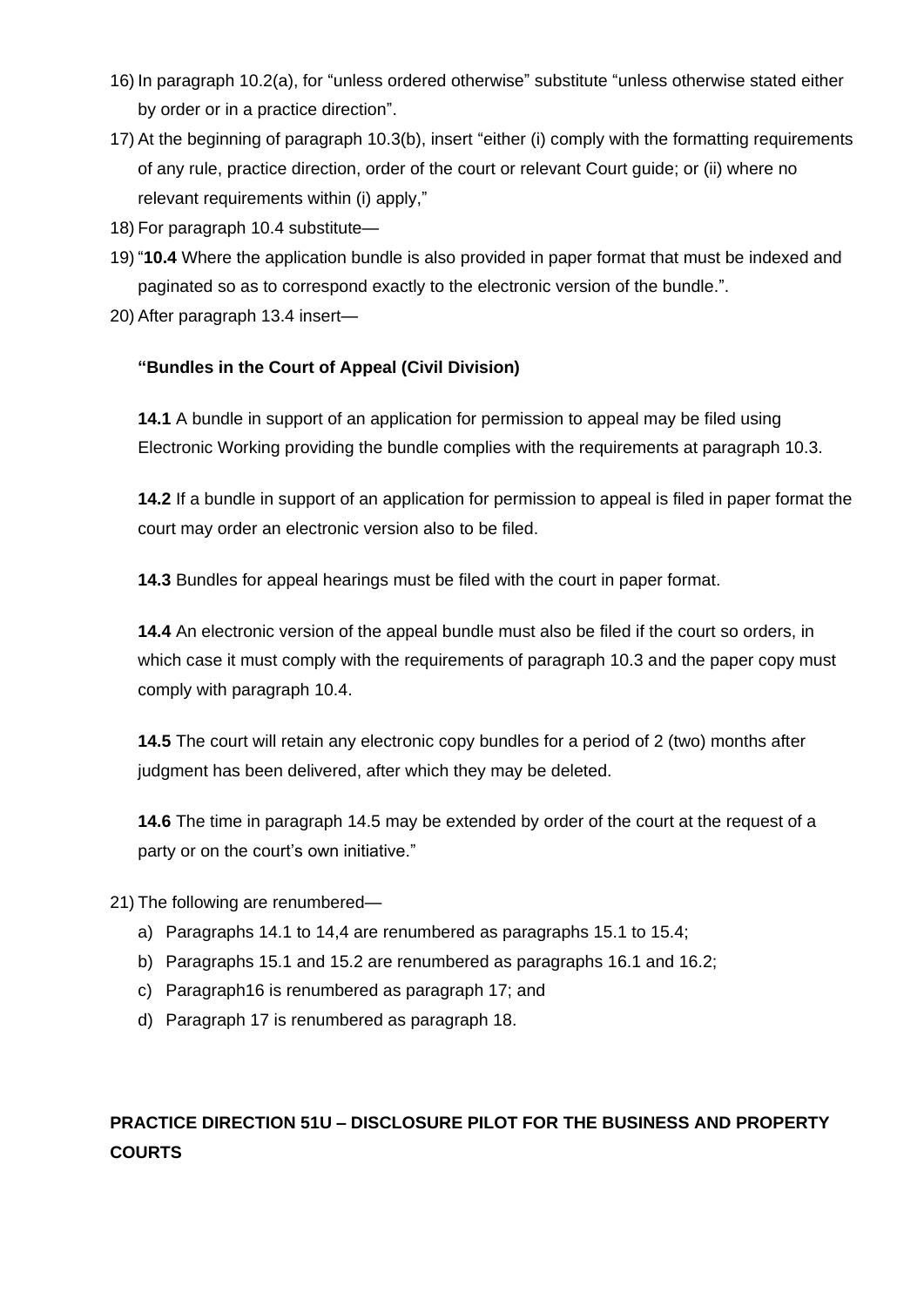- 1) In paragraphs 1.1 and 1.6, for "three" where it occurs substitute "four".
- 2) For paragraph 9.2 substitute—

"**9.2** In a case where no order for Extended Disclosure is made in respect of a party on any Issue for Disclosure, that party must still disclose all known adverse documents within 60 days of the first case management conference and provide a Disclosure Certificate certifying that this has been done."

### **PRACTICE DIRECTION 52B – APPEALS IN THE COUNTY COURT AND THE HIGH COURT**

1) Omit paragraph 3.1 of Practice Direction 52B.

# **PRACTICE DIRECTION 52D – STATUTORY APPEALS AND APPEALS SUBJECT TO SPECIAL PROVISION**

1) For paragraph 27A.1(2)(c) substitute—

"(c) any of sections 59, 97, 101 or 105 of the Welsh Language (Wales) Measure 2011."

# **PRACTICE DIRECTION 55C – CORONAVIRUS: TEMPORARY PROVISION IN RELATION TO POSSESSION PROCEEDINGS**

1) In paragraph 1.1, for "30 July 2021" substitute "30 November 2021".

# **PRACTICE DIRECTION 56 – LANDLORD AND TENANT CLAIMS AND MISCELLANEOUS PROVISIONS ABOUT LAND**

- 1) Omit paragraph 6.1.
- 2) Omit paragraph 13.3.
- 3) In consequence of the omission of paragraph 13.3, paragraphs 13.4, 13.5 and 13.6 are renumbered as paragraphs 13.3, 13.4 and 13.5 respectively.
- 4) Omit paragraph 14.6.
- 5) In consequence of the omission of paragraph 14.6, paragraph 14.7 is renumbered as paragraph 14.6.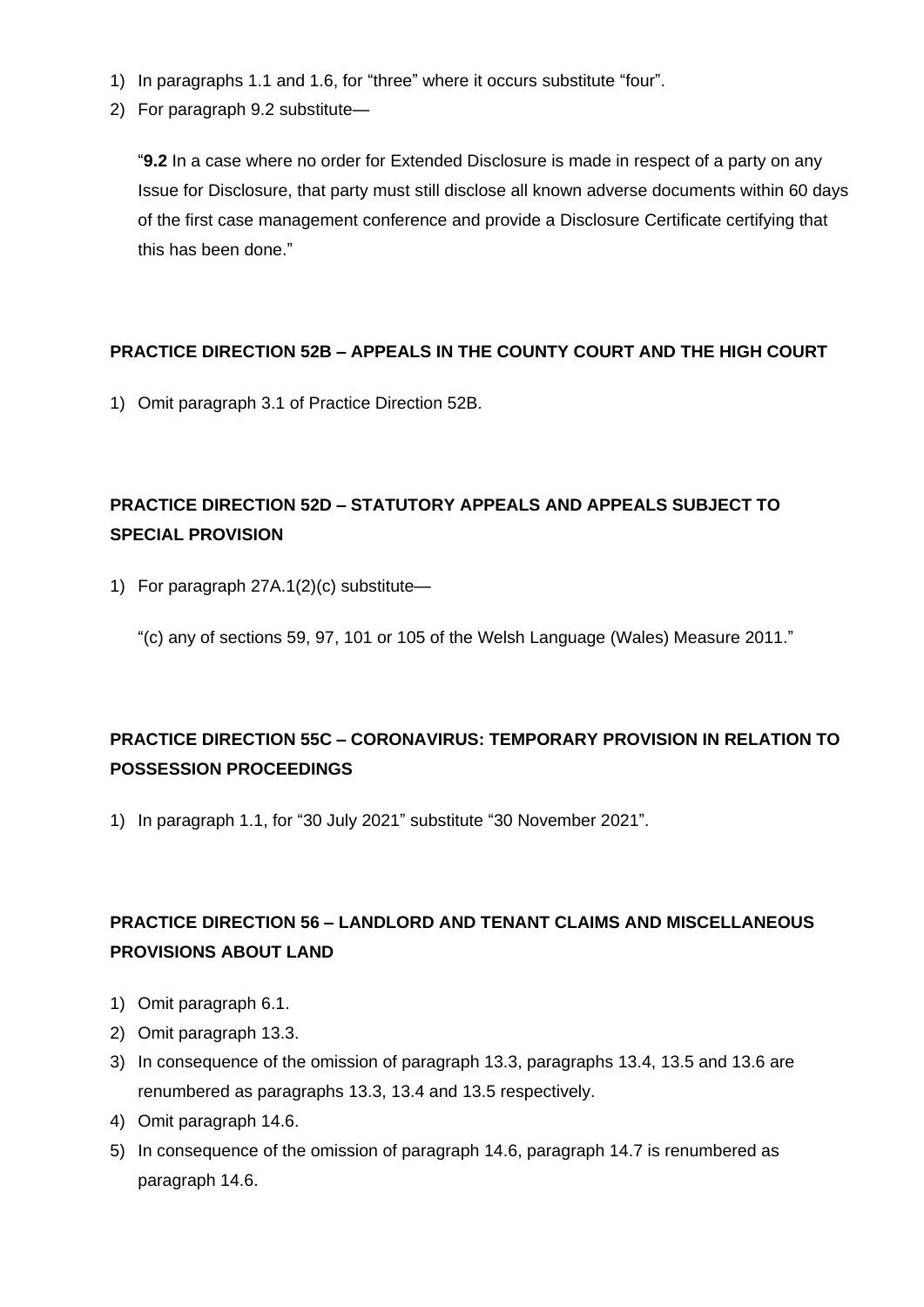- 6) In paragraph 15.1
	- a) In sub-paragraph (2)
		- i) at the end of paragraph (a), omit "and";
		- ii) at the end of paragraph (b), for the full stop substitute "; and"; and
		- iii) after paragraph (b) insert—

"(c) copies of all orders and other entries in the records of the court relating to the question."; and

iv) for the words in parentheses at the end of the paragraph substitute—

"(Paragraph 15.1 applies to proceedings in Wales but does not apply to proceedings in England.)".

7) After paragraph 15.1 insert—

### "**Transfer to the First-tier Tribunal under the Commonhold and Leasehold Reform Act 2002**

**16.1** If a question is ordered to be transferred to the First-tier Tribunal for determination under section 176A of the Commonhold and Leasehold Reform Act 2002, the court will—

- (1) send notice to all parties to the claim; and
- (2) send to the First-tier Tribunal—
	- (a) the order for transfer;
	- (b) all documents filed in the claim relating to the question; and
	- (c) copies of all orders and other entries in the records of the court relating to the question.

(Paragraph 16.1 applies to proceedings in England but does not apply to proceedings in Wales.)"

#### **PRACTICE DIRECTION 61 – ADMIRALTY CLAIMS**

1) After paragraph 1.1 insert—

"**1.2** Practice Direction 57AC (Witness Evidence at Trial) applies to witness statements for use at trials in admiralty claims (including claims in rem, collision claims, and limitation claims) in the Admiralty Court, notwithstanding that such claims are not proceedings under CPR Part 7